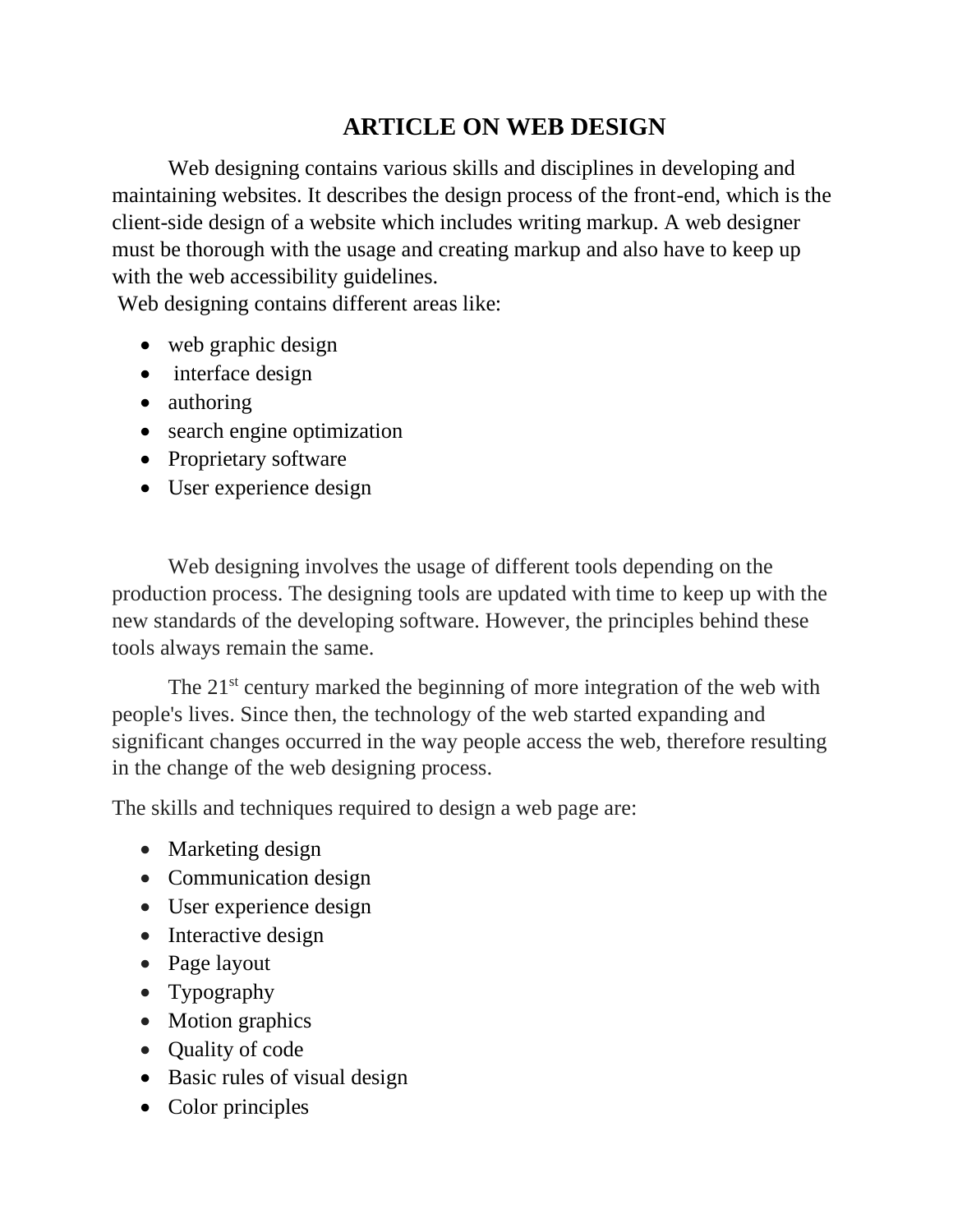The content of the website is usually generated in two ways:

1. Static websites:

A static website is based on storing a unique file for every page. The same content is returned whenever that page is requested. This is created during the website design. Static websites are usually monitored manually. Few sites are automated though, like the dynamic websites whose results are stored on a long-term basis as completed pages.

2. Dynamic websites:

A dynamic website is generated on the server-side. They extract their content from various back-end databases. It can be operated by itself, or with the help of third-party software. The access to edit the pages is only given to the administrators and certain registered users. However, in certain cases, anonymous users can edit web content but are very less frequent. For example, a website where an anonymous person can edit is Wikipedia.



In the creation of a website, there are two primary jogs involved:

- 1. Web designer
- 2. Web developer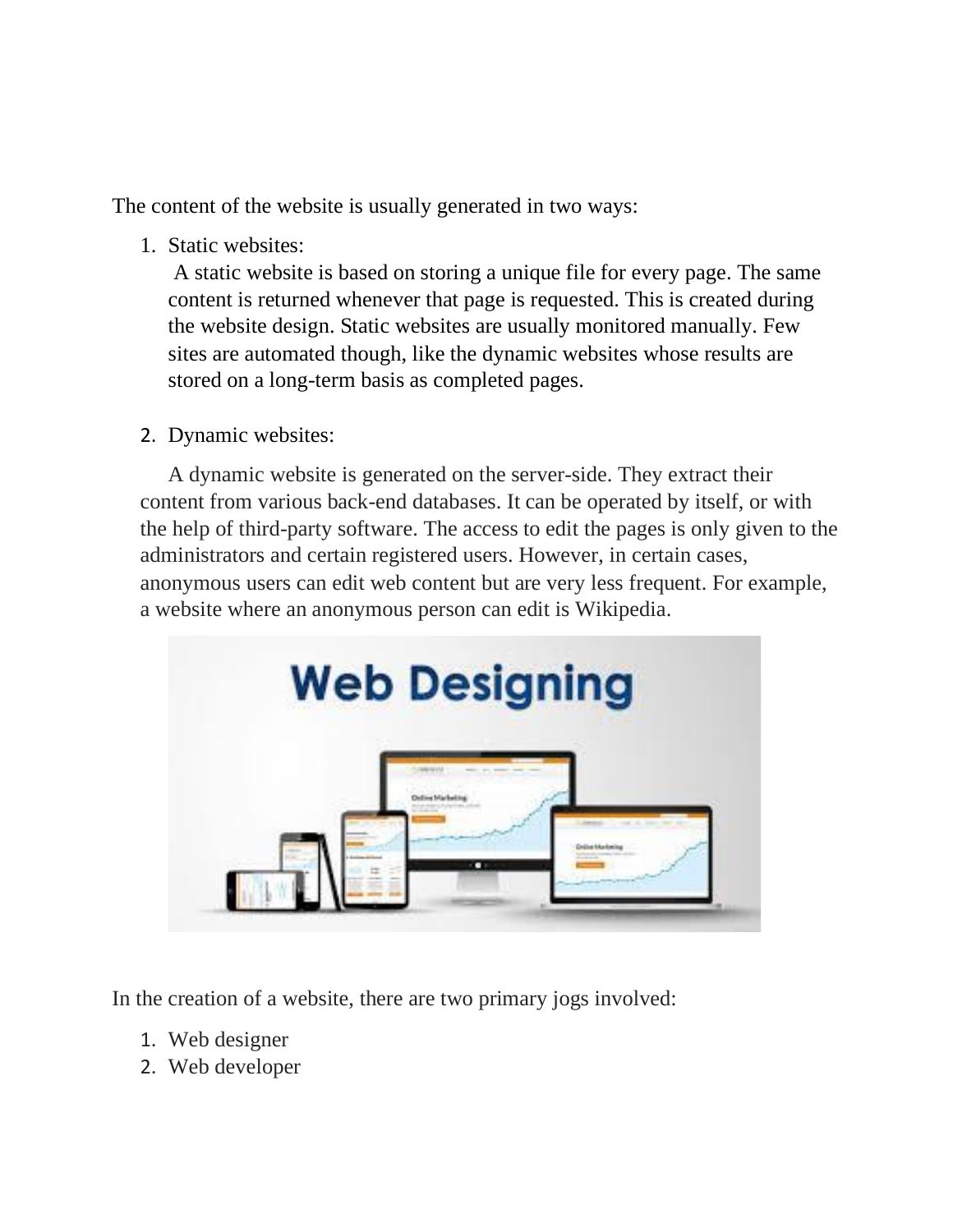They often work together on a website. The web designers work on the visual aspects which include the page layout, font colors, typography, etc. They also must know markup languages like HTML, CSS, etc. Especially in smaller organizations, only one person takes care of the designing and programming of the entire web page, whereas large organizations may have two different people for designing and developing of their web page.

## **Languages for web development:**

- 1. CSS:
- $\rightarrow$  This language describes how the website is presented and its layout
- $\rightarrow$  CSS and HTML work hand-in-hand to add layouts, colors, backgrounds, and many more.
- $\rightarrow$  This is the core technology that web developers use.
- 2. HTML:
- $\rightarrow$  HTML is used to make the layout and structure of the website
- $\rightarrow$  This is a dynamic language.
- $\rightarrow$  One can design a beautiful website using less code
- $\rightarrow$  It creates the starting point for the website
- 3. JAVA
- $\rightarrow$  JAVA is one of the most familiar and popular programming languages.
- $\rightarrow$  Website content, games, and many other mobile apps can be developed using JAVA.
- $\rightarrow$  It is a portable language. i.e, it can be run on multiple platforms.
- 4. JAVASCRIPT
- $\rightarrow$  JavaScript is used in many aspects.
- $\rightarrow$  This is used to add interactive elements to the websites.
- $\rightarrow$  It helps in user engagement.